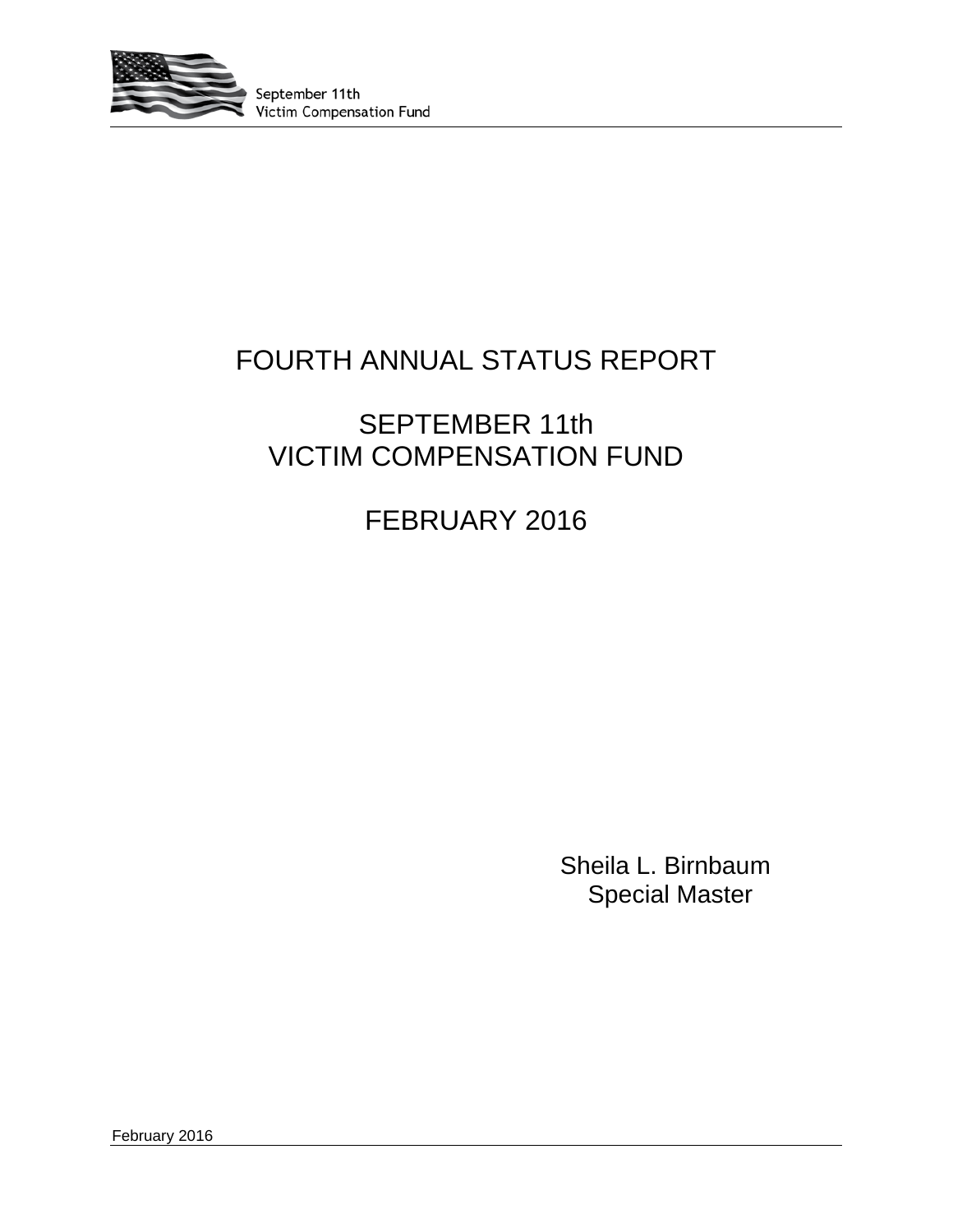

# **FOURTH ANNUAL STATUS REPORT**

### **SEPTEMBER 11th VICTIM COMPENSATION FUND**

### **FEBRUARY 2016**

### **TABLE OF CONTENTS**

|                                                             | 1           |
|-------------------------------------------------------------|-------------|
|                                                             | 1           |
|                                                             | $\mathbf 2$ |
|                                                             | 3           |
|                                                             |             |
| 6. Overview of the Claim Review Process-Pre-Reauthorization | 9           |
|                                                             | 13          |
|                                                             | 14          |
|                                                             | 14          |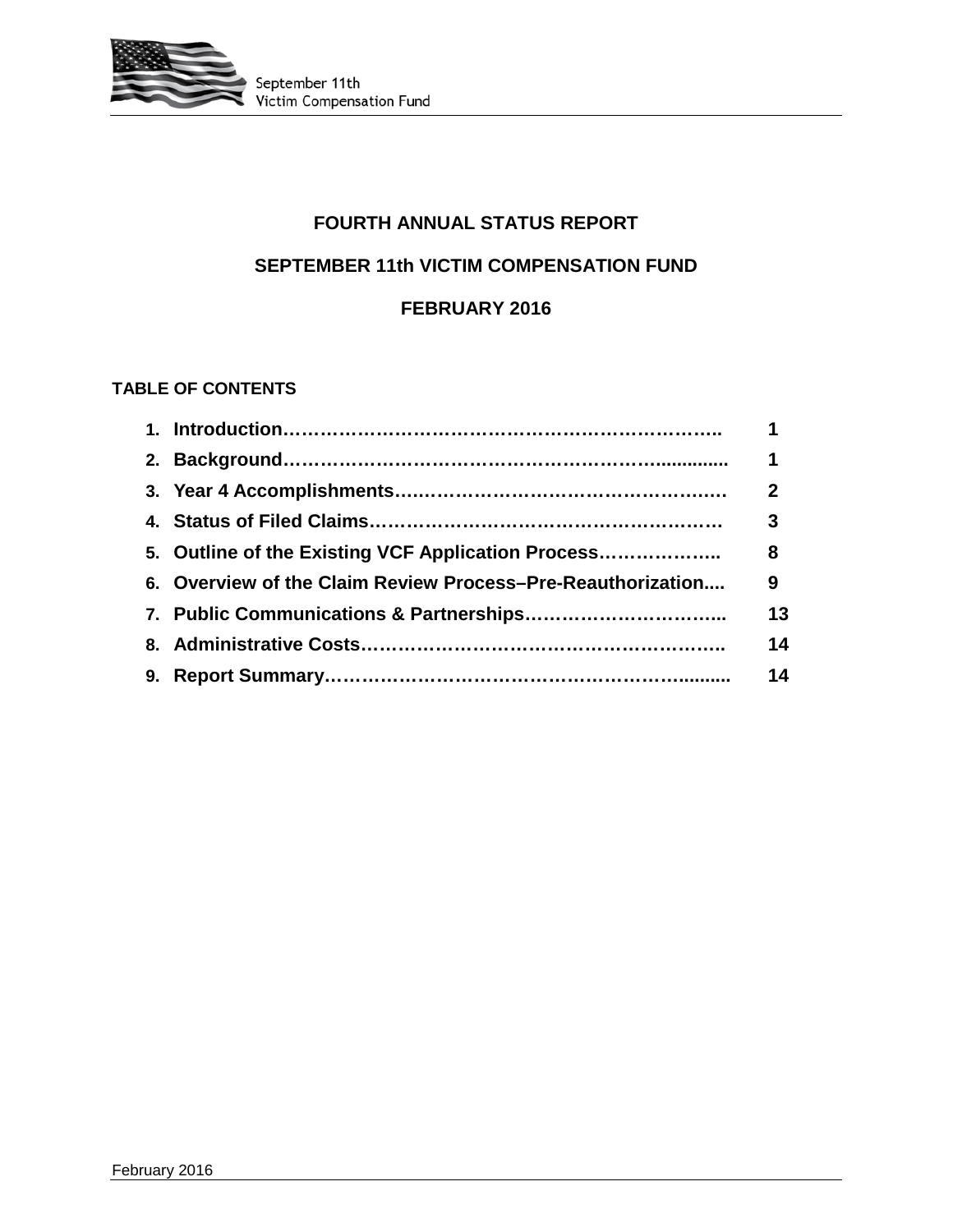

### **1. Introduction**

As the Special Master for the September 11th Victim Compensation Fund ("VCF" or "Fund"), I respectfully submit this fourth Annual Status Report describing the activities of the VCF. Our first Annual Status Report, published in October 2012, focused on the VCF's start-up activities during the first year of operation. Such activities included developing the claim forms, deploying the online system used by claimants and VCF staff, and establishing the infrastructure and initial procedures for the Claims Processing Center and toll-free Helpline. Our second Annual Status Report, published in November 2013, focused on the progress we made in the second year of operation in all aspects of claims processing and the extensive outreach activities we undertook in connection with the October 3, 2013 VCF registration deadline. Our third Annual Status Report, published in October 2014, focused on our continued progress reviewing and rendering decisions on claims, our outreach efforts related to the October 12, 2014 deadline for claimants diagnosed with a 9/11-related cancer, and included updated VCF program statistics. This Report provides an update on the status of all claims, and highlights the substantial efforts of the VCF team in rendering nearly 6,000 compensation determinations in the past year. This Report also notes the efforts employed in 2015 to prepare the VCF for closure, which were then re-directed to address the requirements of the reauthorized program.

The determination of Congress to reauthorize the VCF recognizes the importance of the Fund's ongoing work for the 9/11 community, the success of our efforts to-date, and the great need to continue to provide compensation to those who suffered physically and financially as a result of the September 11th terrorist attacks and debris removal. I am gratified that our efforts for the coming year will be directed not at the previously anticipated shutdown of the program, but instead on the implementation of the reauthorization of the VCF and the extension of the program for another five years so that we can continue our work of providing compensation to the victims of 9/11.

## **2. Background on the Victim Compensation Fund**

In 2001, Congress created the September 11th Victim Compensation Fund, which provided compensation for economic and non-economic loss to individuals, or the personal representative of individuals, who were killed or physically injured as a result of the terroristrelated attacks of September 11, 2001. As established by Congress, the VCF provides a nofault alternative to tort litigation – any individual who chooses to seek compensation from the VCF waives the right to sue for damages for 9/11-related physical injury or death. The original VCF ("VCF 1") closed in 2004, having paid over \$7.049 billion to surviving personal representatives of 2,880 people who died in the attacks and to 2,680 claimants who were injured in the attacks or the rescue efforts conducted immediately thereafter.

On January 2, 2011, President Obama signed into law the James Zadroga 9/11 Health and Compensation Act of 2010 (P.L. 111-347) ("Zadroga Act"). Title I of the Zadroga Act created the World Trade Center ("WTC") Health Program, which is operated by the National Institute for Occupational Safety and Health ("NIOSH") and provides medical treatment and monitoring for 9/11-related health conditions. Title II of the Zadroga Act reopened the VCF and expanded compensation eligibility to those who took part in the debris removal efforts during the immediate aftermath of the attacks. The Zadroga Act originally authorized the VCF to accept claims for five years, starting in October 2011 and ending in October 2016, with final payments to be made during a sixth year in 2016-2017. Unlike VCF 1, which had no cap on funding, the Act provides a limited appropriation – originally \$2.775 billion, with \$875 million available in the first five years – to provide compensation to claimants and to cover the Fund's administrative costs.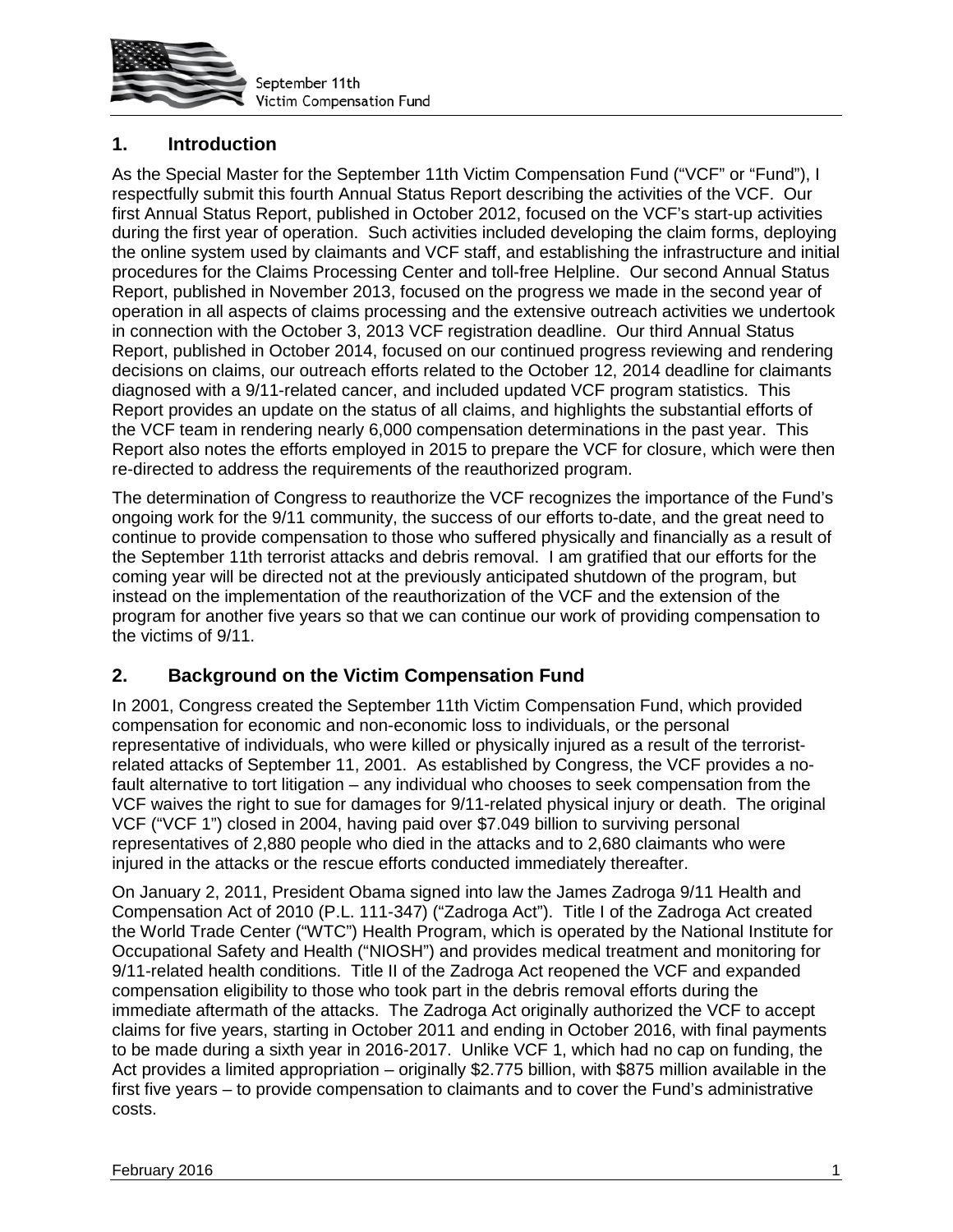

On June 21, 2011, I issued proposed rules to implement the reopened VCF. My staff and I reviewed and considered 95 comments on the proposed rules received during the 45-day public comment period. On August 31, 2011, the final rules governing the operation of the VCF were published in the Federal Register. The rules took effect on Monday, October 3, 2011, which was the day that administrative funding for the VCF became available. That same day, we launched the VCF's website (www.vcf.gov) and the toll-free Helpline.

On December 18, 2015, President Obama signed into law a bill reauthorizing the Zadroga Act, which includes the reauthorization of the VCF. The reauthorization puts in place a new law that (i) extends the VCF for five years, changing the final deadline for filing a claim to December 18, 2020; (ii) increases the VCF's total funding, making the original \$2.775 billion appropriation immediately available to pay claims and providing an additional \$4.6 billion in funding that becomes available in October 2016; (iii) directs the VCF to make full payment on claims that received a loss determination letter dated on or before December 17, 2015; and (iv) establishes certain parameters for future awards.

The new law also requires that we publish updated regulations to reflect the new law within 180 days of enactment, or June 18, 2016. We are also updating our forms and procedures in accordance with the new law. The new law creates two groups of claims – Group A and Group B. Group A claims are those that received a letter dated on or before December 17, 2015 notifying the claimant of the loss calculation decision on the claim. For claims in Group A, losses were computed in accordance with the regulations that were published in August 2011, and the new law directs the VCF to make the full payment on the claim "as soon as practicable after enactment of the legislation." Group B claims are those that are not in Group A. For claims in Group B, the compensation decision on the claim will not be made until we publish updated regulations explaining how claims will be processed under the new law, and funding becomes available to pay Group B claims. Funding is not available to pay Group B claims until all Group A payments have been made or October 2016, whichever is earlier.

### **3. Year 4 Accomplishments**

Our fourth year of operation saw a significant increase in the number of compensation determinations issued. Details of our progress are included throughout this Report. I have listed below many of the highlights of our accomplishments this year:

- In 2015, we issued almost 6,000 award determinations. This almost tripled the number of such decisions rendered as of year-end 2014, and brings the total number of compensation decisions rendered to over 9,100.
- In order to efficiently review the volume of submissions received, we expanded the group within our team of attorneys whose primary responsibility is to evaluate the complicated lost earnings claims and implemented a process for review of noneconomic compensation forms simultaneously with eligibility forms when they are submitted together.
- In order to help claimants and attorneys better understand the details of the compensation determinations made on their claims, we added a detailed breakdown of the loss calculation to each compensation decision letter that explains the components of the loss calculation and the conditions considered in the calculation.
- In order to facilitate payments, we began notifying claimants of their loss calculations even when we still need documentation to initiate the payment.
- We worked with the WTC Health Program to implement a new Disability Evaluation Process for claimants who are disabled due to an eligible condition, but who do not have a determination of a total and permanent disability from some other source, such as the Social Security Administration, a state Workers Compensation Program,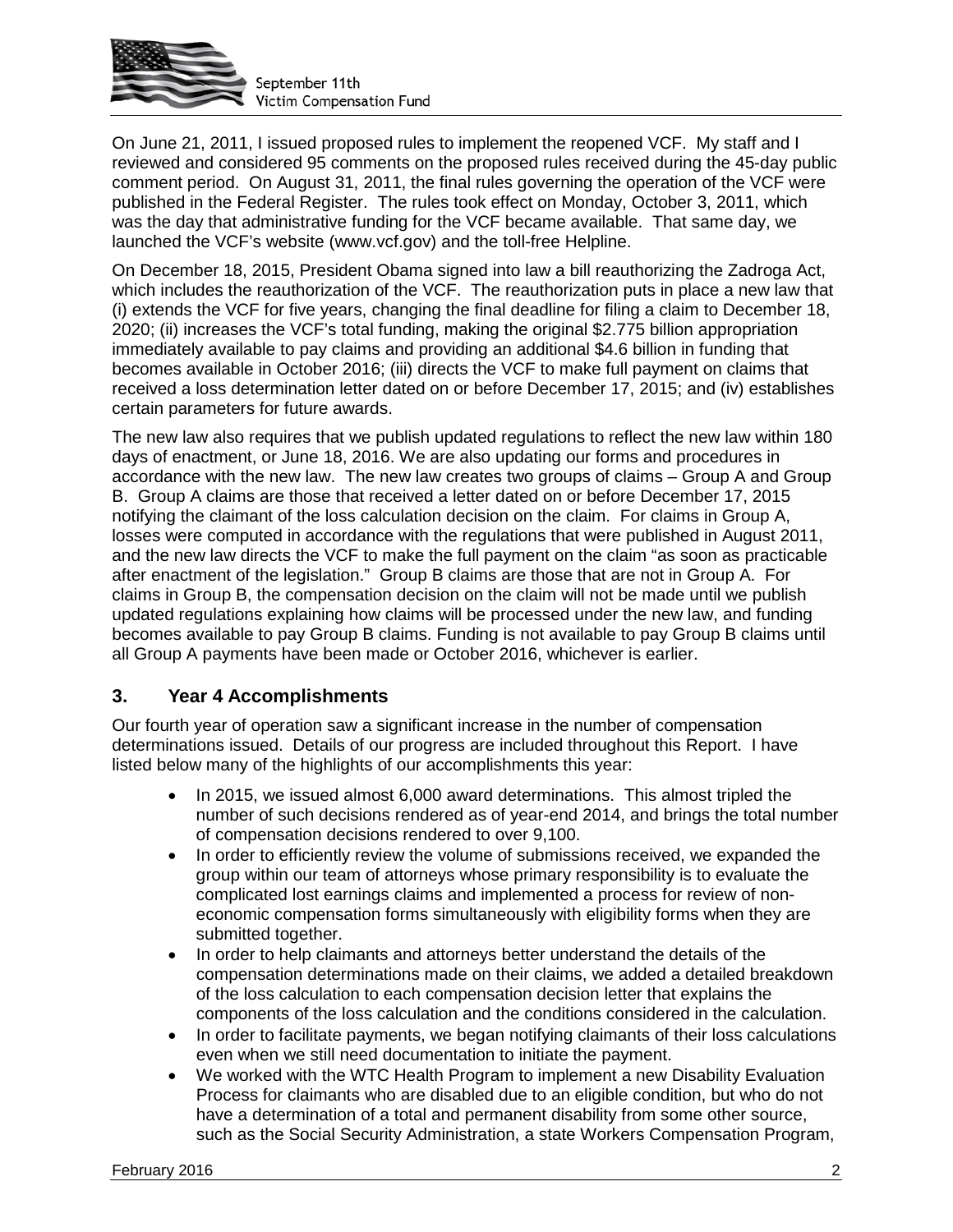

a private doctor or insurance company. The program allows qualifying claimants to obtain a disability evaluation for purposes of supporting their VCF claim. We also continued our close collaboration with the WTC Health Program to enable the verification of eligible conditions through the private physician process for those claimants who do not receive treatment through the WTC Health Program.

- We have continued to work with employers, unions and other third parties including the Social Security Administration, the FDNY, and the NYPD to obtain information directly from these entities, thereby minimizing the burden on claimants to obtain this information.
- We held approximately 140 appeal hearings with our team of trained Hearing Officers.
- We continued to update and enhance the VCF website (www.vcf.gov). We added numerous Frequently Asked Questions ("FAQs") to assist claimants with the claims process, including further guidance for NYSLERS claimants, claimants in the FERS system, and claimants who are union members. We also posted additional guidance for claimants with potential pension loss and disability pensions, information on amending claims and on changing attorneys, and illustrations and guidance on how the VCF will calculate loss on a subsequent Deceased claim if a Personal Injury claimant passes away and how to determine if the Deceased claim will result in an additional loss amount. We also posted a new Employer Verification Form to assist claimants in obtaining proof of presence and a new Medical Expense Worksheet to help claimants compile supporting information.
- Multiple enhancements were made to the online claims management system, including making online registration easier, reducing the number of required Eligibility questions and required Compensation questions, adding new and revised document checklists and tip sheets, making attestations and certifications easier to complete, and adding enhancements for submitting online claim amendments and related documentation.
- We posted detailed statistics on compensation decisions rendered to the website on a weekly basis. We also continued to expand the quarterly statistics reports, which now include a state-by-state breakdown of claims.
- In 2015, we also started updating our policies and procedures to prepare for the Fund's anticipated closure. As the year ended, however, we shifted our focus to the reauthorization of the VCF by the legislation passed by Congress and signed into law by President Obama.

### **4. Status of Filed Claims**

The progress we have made over the past year is reflected in the statistics posted to our website at the end of each quarter. The statistics in Tables 1-6 represent activity through the end of the day on December 31, 2015.

Comparison data is shown below for the subset of statistics included in the quarterly report released in January 2015.

As noted earlier, the Reauthorization mandates that claims be divided into Group A and Group B claims. Since the statistics reported in this Report reflect the processing of claims in 2015, they do not distinguish between claims in Groups A and B under the reauthorization. Future reports will provide details on such distinctions to the extent relevant.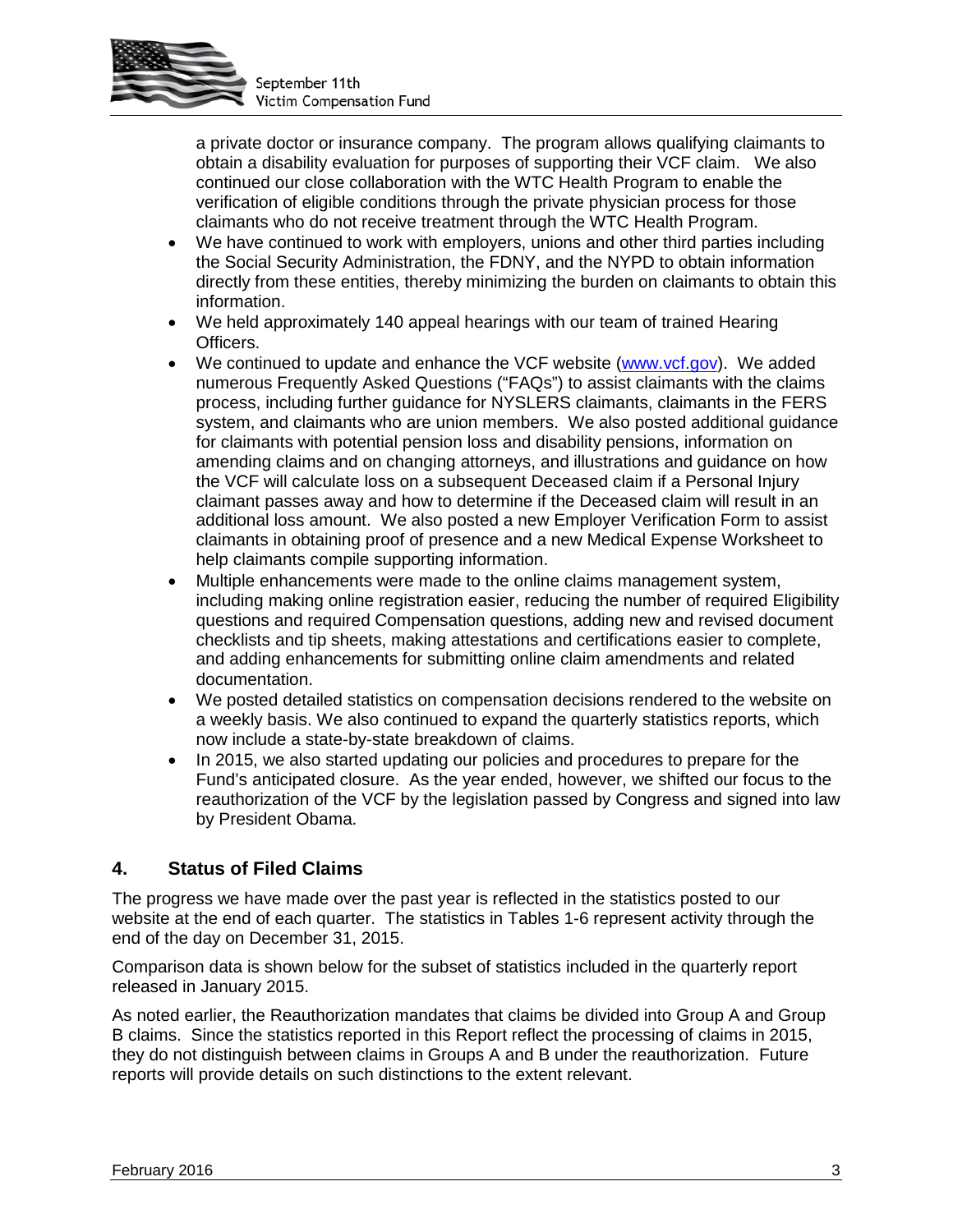

### **Table 1: Status of Eligibility Forms Received**

As shown in this table, the VCF has received 22,078 Eligibility Forms, 16,012 (73%) of which have enough information to be reviewed at this time. Of those 16,012 reviewable claims, 13,437 (84%) have been approved and 2,575 (16%) are under review. Of the rest, 4,236 have been found not eligible based on the information submitted, and 1,830 claims cannot be reviewed at this time because of missing information as detailed in the table below.

| <b>ELIGIBILITY FORMS</b>                                                                                                                                                                 | As of<br>12/31/2015 | As of<br>1/2/2015 |
|------------------------------------------------------------------------------------------------------------------------------------------------------------------------------------------|---------------------|-------------------|
| <b>TOTAL Eligibility Forms</b>                                                                                                                                                           | 22,078              | 18,148            |
| <b>Eligibility Claims That Can be Decided</b>                                                                                                                                            | 16,012              | 10,736            |
| Personal Injury Claims                                                                                                                                                                   | 15,765              | 10,646            |
| Claims for Deceased Individuals*                                                                                                                                                         | 247                 | 90                |
| <b>Eligibility Decisions Rendered - Approved</b>                                                                                                                                         | 13,437              | 9,677             |
| Personal Injury Claims                                                                                                                                                                   | 13,279              | 9,626             |
| Claims for Deceased Individuals*                                                                                                                                                         | 158                 | 51                |
| <b>Eligibility Reviews in Progress</b>                                                                                                                                                   | 2,575               | 1,020             |
| <b>Eligibility Decisions Rendered - Not Eligible</b>                                                                                                                                     | 4,236               | 39                |
| Personal Injury Claims                                                                                                                                                                   | 4,090               | 37                |
| Claims for Deceased Individuals*                                                                                                                                                         | 146                 | $\overline{2}$    |
|                                                                                                                                                                                          |                     |                   |
| <b>Eligibility Claims that Cannot be Decided Now</b>                                                                                                                                     | 1,830               | 7,412             |
| Claims missing signed Exhibit $A$ – which allows the VCF to<br>obtain information about eligible conditions                                                                              | 128                 | 1,130             |
| Claims missing requested information regarding presence<br>at a 9/11 site, lawsuit resolution, or additional medical<br>documentation and/or claims pending WTC Health<br>Program review | 1,655               | 2,554             |
| Claimants who do not appear to have an eligible condition<br>and have not responded to requests for additional medical<br>documentation                                                  | 47                  | 3,728             |

\* *Eligibility Forms for Deceased Individuals includes only those claimants who died of causes directly related to their 9/11 eligible condition.*

## **Table 2: Eligibility Claims by Category of Condition**

*(based on conditions certified by the WTC Health Program)*

| <b>ELIGIBILITY FORMS</b>                         | <b>TOTAL</b> | <b>Claims with</b><br><b>Cancer as</b><br>the only<br><b>Condition</b> | <b>Claims for</b><br>only Non-<br><b>Cancer</b><br><b>Conditions</b> | <b>Claims with</b><br><b>both Cancer and</b><br><b>Non-Cancer</b><br><b>Conditions</b> |
|--------------------------------------------------|--------------|------------------------------------------------------------------------|----------------------------------------------------------------------|----------------------------------------------------------------------------------------|
| <b>Eligibility Claims That Can be Decided</b>    | 16,012       | 1.829                                                                  | 12.058                                                               | 2,125                                                                                  |
| <b>Eligibility Decisions Rendered - Approved</b> | 13.437       | 1.387                                                                  | 10.276                                                               | 1,774                                                                                  |
| Eligibility Decisions Rendered - Not Eligible*   | 737          | 100                                                                    | 580                                                                  | 57                                                                                     |

*\* Only includes claims deemed not eligible that had an eligible condition.*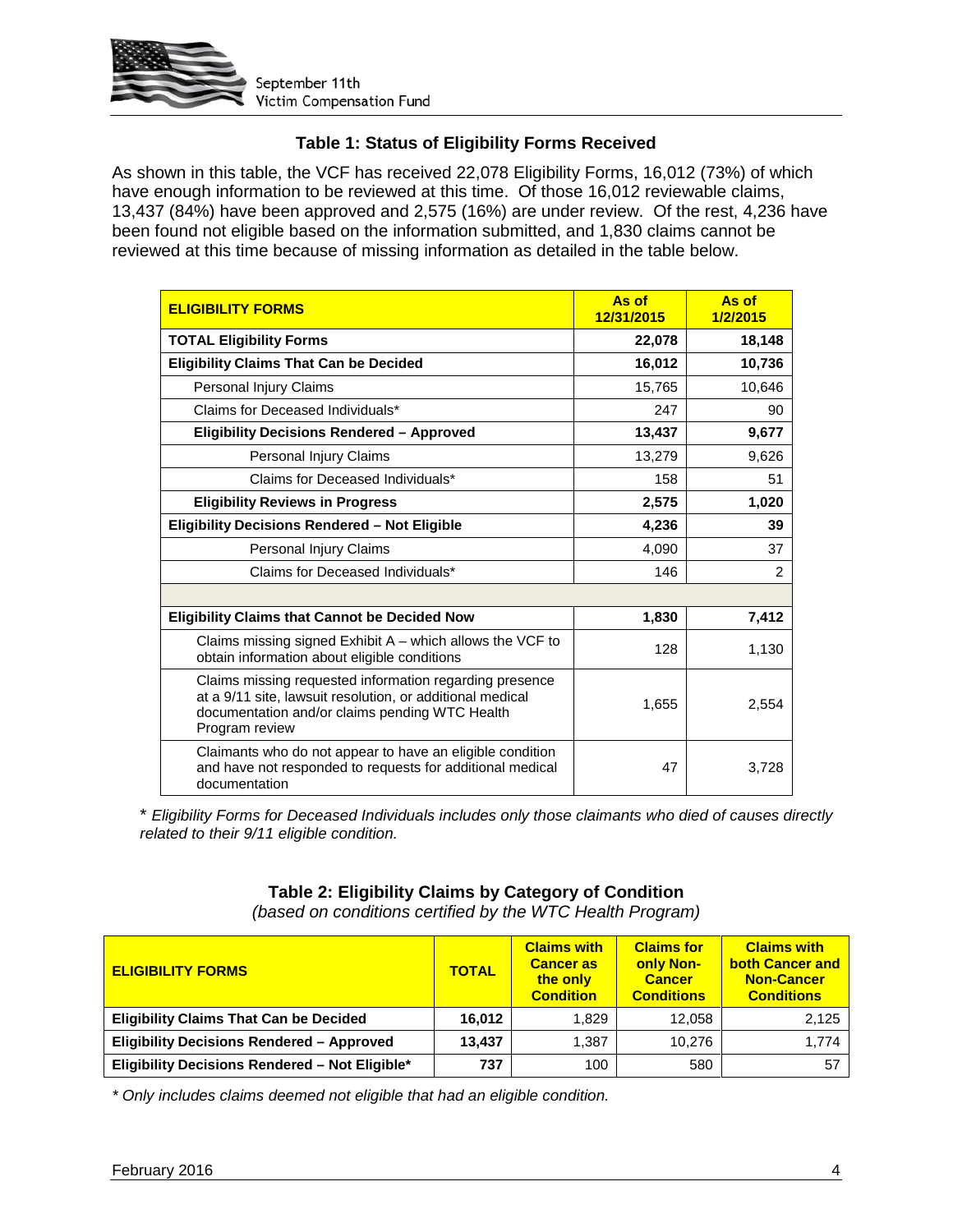

### **Table 3: Status of Compensation Forms for Eligible Claimants**

This table shows that of the 13,630 Compensation Forms received, 11,493 (84%) are from claimants who have been deemed eligible. Of those with eligibility approved, 10,606 (92%) have submitted the documents and supporting information that is necessary to begin review of the compensation claim. The remaining 887 compensation claims (8%) cannot be reviewed at this time either because they are missing the required authorizations or other required information. Among the 10,606 claims that can be reviewed, the VCF has issued decisions on 9,131 claims (86%) and the remaining 1,475 (14%) remain under review.

| <b>COMPENSATION FORMS</b>                                                                                                                                                               | As of<br>12/31/2015 | As of<br>1/2/2015 |
|-----------------------------------------------------------------------------------------------------------------------------------------------------------------------------------------|---------------------|-------------------|
| <b>TOTAL Compensation Forms</b>                                                                                                                                                         | 13,630              | 8,382             |
| TOTAL Compensation Forms from claimants who have been deemed<br>Eligible                                                                                                                | 11,493              | 6,193             |
| <b>Compensation Forms that Can be Reviewed*</b> – forms with proper<br>signatures/exhibits that are under review to assess whether there is<br>sufficient information to determine loss | 10,606              | 4,671             |
| Personal Injury Claims                                                                                                                                                                  | 10,521              | 4,660             |
| Claims for Deceased Individuals**                                                                                                                                                       | 85                  | 11                |
| <b>Compensation Decisions Rendered***</b>                                                                                                                                               | 9,131               | 3,128             |
| Personal Injury Claims                                                                                                                                                                  | 9,115               | 3,123             |
| Claims for Deceased Individuals*                                                                                                                                                        | 16                  | 5                 |
| <b>Compensation Reviews in Progress</b>                                                                                                                                                 | 1,475               | 1,543             |
| <b>Compensation Forms Missing Required Information</b>                                                                                                                                  | 887                 | 1,522             |

\* *In some cases, although there may be sufficient documentation to begin review, there may be insufficient support to render a compensation determination for economic loss. In such cases, the VCF typically will issue a non-economic loss determination and will evaluate economic loss if and when the claimant submits the necessary documentation.*

\*\* *Statistics for Claims for Deceased Individuals includes only those claimants who died of causes directly related to their 9/11 eligible condition.*

\*\*\* *Statistics for compensation decisions rendered are subject to revision based on adjustments for claim activity such as appeals and corrections.*

| Table 4: Compensation Decisions by Categories of Conditions |  |
|-------------------------------------------------------------|--|
|                                                             |  |

| <b>COMPENSATION FORMS</b>               | <b>TOTAL</b>       | <b>Claims with</b><br><b>Cancer as the</b><br>only Condition | <b>Claims for only</b><br><b>Non-Cancer</b><br><b>Conditions</b> | <b>Claims with both</b><br><b>Cancer and</b><br><b>Non-Cancer</b><br><b>Conditions</b> |
|-----------------------------------------|--------------------|--------------------------------------------------------------|------------------------------------------------------------------|----------------------------------------------------------------------------------------|
| Compensation Forms That Can be Reviewed | 10.606             | ا 059. ا                                                     | 7.988                                                            | 1.559                                                                                  |
| <b>Compensation Decisions Rendered</b>  | 9.131              | 827                                                          | 7.207                                                            | 1.097                                                                                  |
| <b>Total Dollar Value</b>               | \$1,814,688,973.82 |                                                              | $$272,806,660.54$ \\$1,166,138,101.17 \\$375,744,212.11          |                                                                                        |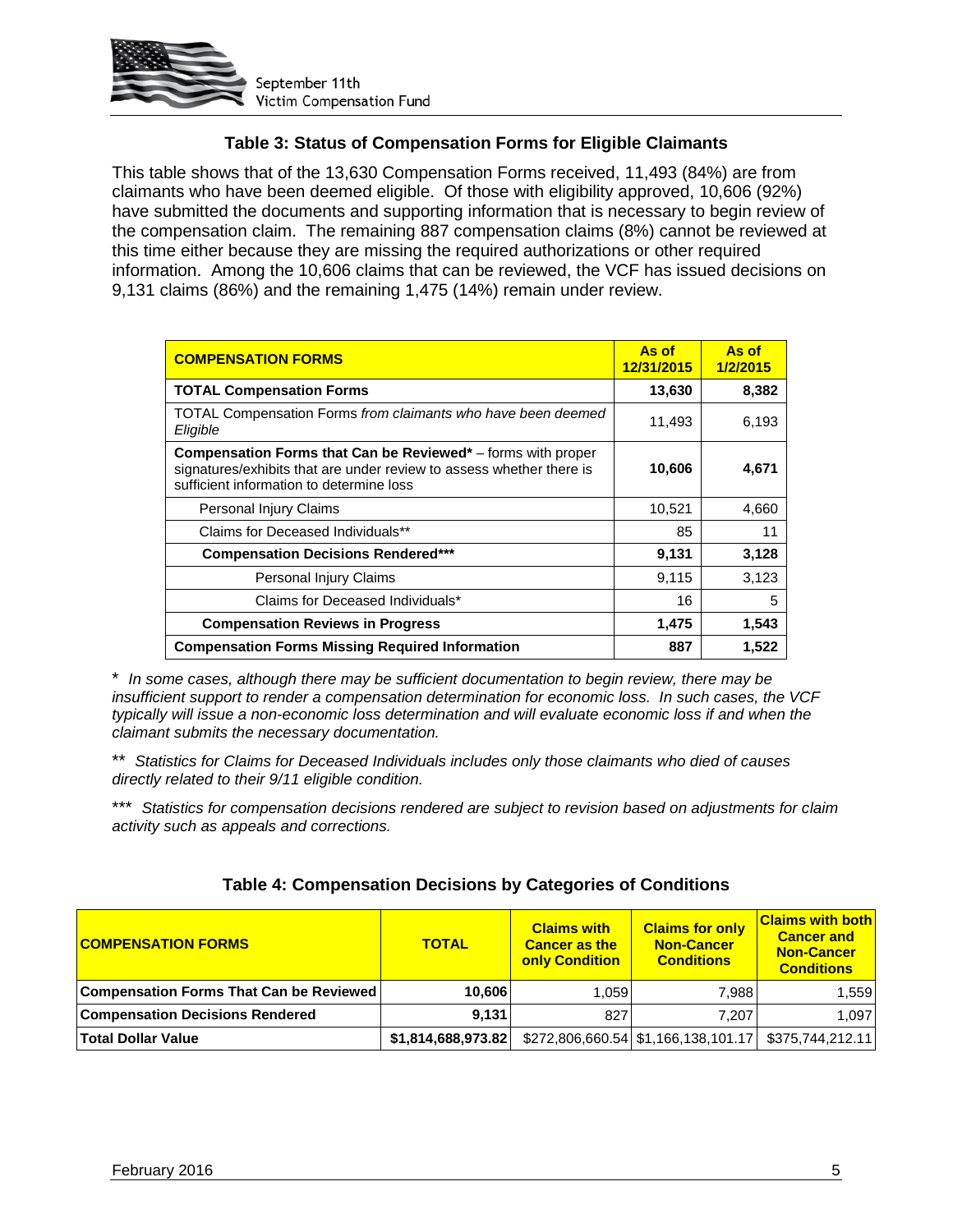

| <b>COMPENSATION DECISIONS RENDERED</b> | As of<br>12/31/2015 | <b>Dollar Value</b> | As of<br>1/2/2015 | <b>Dollar Value</b> |
|----------------------------------------|---------------------|---------------------|-------------------|---------------------|
| <b>Decisions Rendered</b>              | 9,131               | \$1,814,688,973.82  | 3,128             | \$804,116,233.47    |
| <b>Highest Amount</b>                  |                     | \$4,133,466.00      |                   | \$4,133,466.00      |
| Personal Injury Claims                 |                     | \$4,133,466.00      |                   |                     |
| <b>Claims for Deceased Individuals</b> |                     | \$2,149,321.14      |                   |                     |
| Lowest Amount                          |                     | \$10,000.00         |                   | \$10,000.00         |
| Mean Dollar Value                      |                     | \$199,657.72        |                   | \$257,977.62        |
| Personal Injury Claims                 |                     | \$199,052.47        |                   |                     |
| Claims for Deceased Individuals        |                     | \$542,869.28        |                   |                     |

#### **Table 5a: Compensation Decisions Rendered**

#### **Table 5b: Compensation Decisions Rendered – Compensation Amounts by Self-Reported Claimant Category**

*(based on the category identified by the claimant at the time the Eligibility Form was submitted)*

| <b>COMPENSATION DECISIONS RENDERED</b>           | As of<br>12/31/2015 | <b>Dollar Value</b> |
|--------------------------------------------------|---------------------|---------------------|
| Responder-NYC                                    | 7,730               | \$1,609,096,725.72  |
| Responder-Pentagon                               | 6                   | \$1,141,761.68      |
| Responder-Shanksville                            | $\mathcal{P}$       | \$60,000.00         |
| Non-Responder NYC - cleaning or maintenance work | 394                 | \$37,224,365.27     |
| Non-Responder NYC - other capacity               | 702                 | \$121,896,504.09    |
| Resident within NYC zone                         | 108                 | \$18,293,580.35     |
| Attend school/childcare/adult care facility      | 8                   | \$865,250.00        |
| NYC - Other Capacity*                            | 47                  | \$5,936,976.04      |
| Non-Responder - Pentagon                         | 4                   | \$1,593,537.60      |
| No Response                                      | 130                 | \$18,580,273,07     |

\* *Includes visitors, tourists, and any individual who was in the exposure zone during the relevant time period and is not included in another category.*

#### **Registration Information**

In order to allow potential claimants to meet the deadlines established in the Zadroga Act even if they are uncertain whether they will eventually file a claim, the VCF has allowed individuals an opportunity to "register" with the Fund, thereby preserving the right to file a claim any time before the VCF closes to submissions on December 18, 2020. Registration does not create an obligation or commitment to file a claim, and the Special Master expects that a large percentage of registrations will not result in claims being filed as they are either duplicates or were created by individuals who will eventually decide not to file a claim. In advance of certain deadlines, the VCF has also allowed individuals to file an "Interim Registration," which serves the same purpose as a "Registration." As of this report, 66,718 registrations have been filed with the VCF.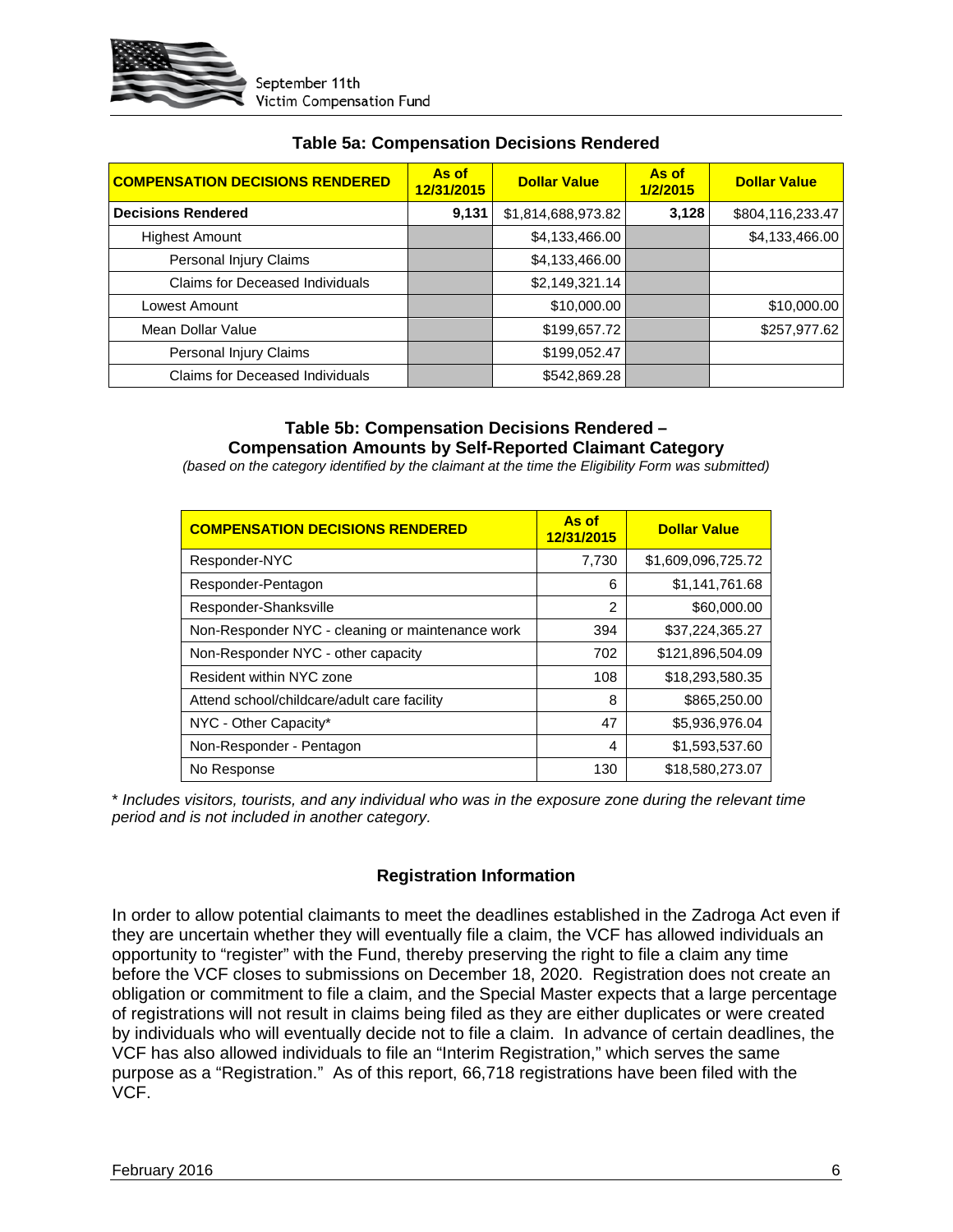

| <b>State</b>         |                | Count<br><b>Registrations</b> | <b>Count Submitted</b><br><b>Eligibility</b> | <b>Count Award</b><br><b>Determinations</b> |
|----------------------|----------------|-------------------------------|----------------------------------------------|---------------------------------------------|
| <b>OUTSIDE US</b>    |                | 211                           | 107                                          | 34                                          |
| Alabama              | AL             | 79                            | 35                                           | 11                                          |
| Alaska               | AK             | < 10                          | <10                                          | <10                                         |
| Arizona              | AZ             | 151                           | 70                                           | 26                                          |
| Arkansas             | <b>AR</b>      | 13                            | 10                                           | <10                                         |
| California           | CA             | 352                           | 99                                           | 26                                          |
| Colorado             | CO             | 80                            | 35                                           | <10                                         |
| Connecticut          | <b>CT</b>      | 442                           | 152                                          | 54                                          |
| Delaware             | DE             | 84                            | 46                                           | 14                                          |
| District of Columbia | DC             | 41                            | $<$ 10                                       | $<$ 10                                      |
| Florida              | <b>FL</b>      | 2,021                         | 1,075                                        | 482                                         |
| Georgia              | GA             | 278                           | 125                                          | 46                                          |
| Hawaii               | H <sub>l</sub> | 15                            | <10                                          | $<$ 10                                      |
| Idaho                | ID             | <10                           | $<$ 10                                       | <10                                         |
| Illinois             | IL             | 73                            | 24                                           | <10                                         |
| Indiana              | IN             | 73                            | 11                                           | $<$ 10                                      |
| lowa                 | IA             | <10                           | $<$ 10                                       | ~10                                         |
| Kansas               | KS             | $<$ 10                        | $<$ 10                                       | $<$ 10                                      |
| Kentucky             | KY             | 32                            | 10                                           | <10                                         |
| Louisiana            | LA             | 22                            | $<$ 10                                       | $<$ 10                                      |
| Maine                | <b>ME</b>      | 39                            | 17                                           | $<$ 10                                      |
| Maryland             | <b>MD</b>      | 268                           | 68                                           | 16                                          |
| Massachusetts        | MA             | 146                           | 44                                           | 14                                          |
| Michigan             | MI             | 40                            | 16                                           | <10                                         |
| Minnesota            | <b>MN</b>      | 22                            | $<$ 10                                       | ~10                                         |
| Mississippi          | <b>MS</b>      | $<$ 10                        | $<$ 10                                       | <10                                         |
| Missouri             | <b>MO</b>      | 46                            | 20                                           | < 10                                        |
| Montana              | MT             | <10                           | <10                                          | $<$ 10                                      |
| Nebraska             | <b>NE</b>      | 18                            | <10                                          | $<$ 10                                      |
| Nevada               | <b>NV</b>      | 89                            | 48                                           | 19                                          |
| New Hampshire        | <b>NH</b>      | 44                            | 16                                           | $<$ 10                                      |
| New Jersey           | <b>NJ</b>      | 4,469                         | 1,772                                        | 638                                         |
| New Mexico           | <b>NM</b>      | 62                            | 20                                           | $<$ 10                                      |
| New York             | <b>NY</b>      | 47,704                        | 17,012                                       | 7,219                                       |
| North Carolina       | NC             | 521                           | 278                                          | 113                                         |
| North Dakota         | <b>ND</b>      | ~10                           | $<$ 10                                       | $<$ 10                                      |
| Ohio                 | OH             | 89                            | 40                                           | 10                                          |
| Oklahoma             | OK             | 20                            | ~10                                          | <10                                         |
| Oregon               | <b>OR</b>      | 20                            | 10                                           | $<$ 10                                      |
| Pennsylvania         | PA             | 832                           | 408                                          | 166                                         |
| Puerto Rico          | PR             | 37                            | 20                                           | <10                                         |
| Rhode Island         | R <sub>l</sub> | 24                            | ~10                                          | <10                                         |
| South Carolina       | $\sf SC$       | 303                           | 178                                          | 79                                          |
| South Dakota         | SD             | $<$ 10                        | ~10                                          | $<$ 10                                      |

## **Table 6: State-by-State Claim Distribution as of December 31, 2015**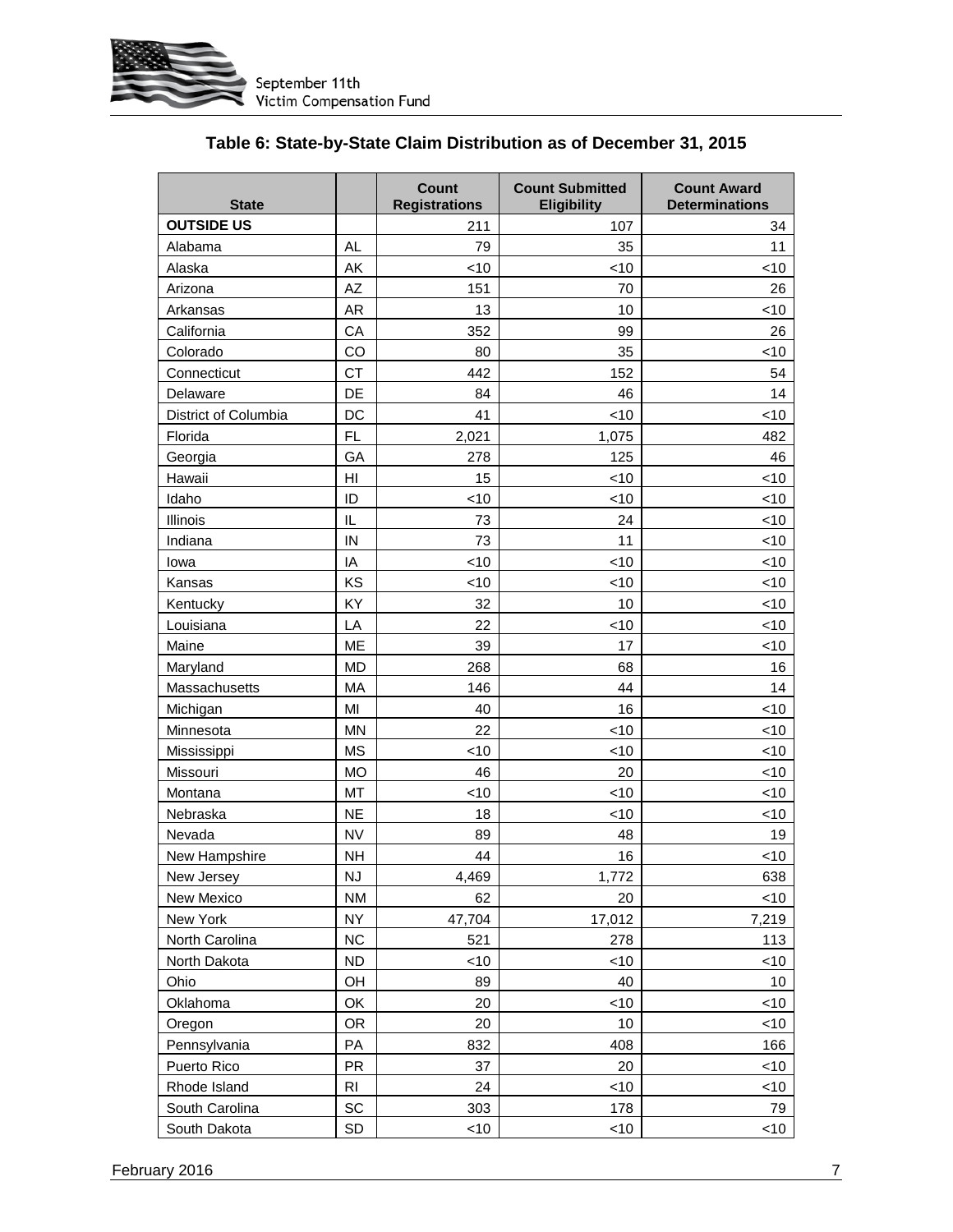

September 11th Victim Compensation Fund

| <b>State</b>  |           | Count<br><b>Registrations</b> | <b>Count Submitted</b><br><b>Eligibility</b> | <b>Count Award</b><br><b>Determinations</b> |
|---------------|-----------|-------------------------------|----------------------------------------------|---------------------------------------------|
| Tennessee     | TN        | 82                            | 36                                           | $<$ 10                                      |
| Texas         | ТX        | 209                           | 75                                           | 33                                          |
| Utah          | UT        | 23                            | $<$ 10                                       | $<$ 10                                      |
| Vermont       | VT        | 20                            | ~10                                          | $<$ 10                                      |
| Virginia      | VA        | 403                           | 99                                           | 29                                          |
| Washington    | <b>WA</b> | 47                            | $<$ 10                                       | $<$ 10                                      |
| West Virginia | <b>WV</b> | 26                            | $<$ 10                                       | < 10                                        |
| Wisconsin     | WI        | 22                            | $<$ 10                                       | $<$ 10                                      |
| Wyoming       | <b>WY</b> | ~10                           | $<$ 10                                       | $<$ 10                                      |

# **5. Outline of the Existing VCF Application Process**

Under the Zadroga Act, in order to be eligible for the Fund, individuals must show, among other things, that they or a decedent ([1](#page-9-0)) were present at a "9/11 crash site"<sup>1</sup> at the time or in the immediate aftermath of the crashes – defined as any point in time from September 11, 2001, through May 30, 2002 – and (2) suffered physical harm or death as a direct result of the crashes or debris removal. The following outlines the general VCF Application Process. As noted, the Fund will be publishing new procedures and regulations clarifying the rules going forward for Group B claims.

• **Covered Conditions:** The physical harms covered by the VCF include both traumatic physical injuries and personal injury or death resulting from health conditions or diseases that the WTC Health Program has determined to be 9/11 related. The list of presumptively-covered health conditions has been adjusted twice since the Fund reopened – once in October 2012 to include the cancers added to the list of covered conditions by the WTC Health Program and a second time in October 2013 when the WTC Health Program list was again updated to include prostate cancer. The VCF will continue to adjust the list of conditions eligible for compensation in response to any changes made by the WTC Health Program, including updating VCF guidance, website information, and forms as appropriate.

Additionally, in evaluating whether a claimant's injuries or conditions are "a result of" the crashes or debris removal, the VCF accepts certification decisions of the WTC Health Program to determine eligible conditions. The WTC Health Program evaluates each claimant's claimed injuries and exposures to determine whether the 9/11-related exposure is substantially likely to have been a significant factor in aggravating, contributing to, or causing the covered injury or condition. Over this past year, we have worked closely with the WTC Health Program to refine our joint processes so the exchange of information needed to render decisions on claims is more timely and efficient.

 $\overline{a}$ 

<span id="page-9-0"></span> $1$  Under the Zadroga Act and the final regulations, the 9/11 crash sites include: the World Trade Center site, the Pentagon site and the Shanksville, Pennsylvania site; the buildings or portions of buildings that were destroyed as a result of the terrorist-related airplane crashes of September 11, 2001; and the "NYC Exposure Zone" which consists of: the area in Manhattan south of the line that runs along Canal Street from the Hudson River to the intersection of Canal Street and East Broadway, north on East Broadway to Clinton Street, and east on Clinton Street, and east on Clinton Street to the East River; and any area related to or along routes of debris removal, such as barges and the Fresh Kills site.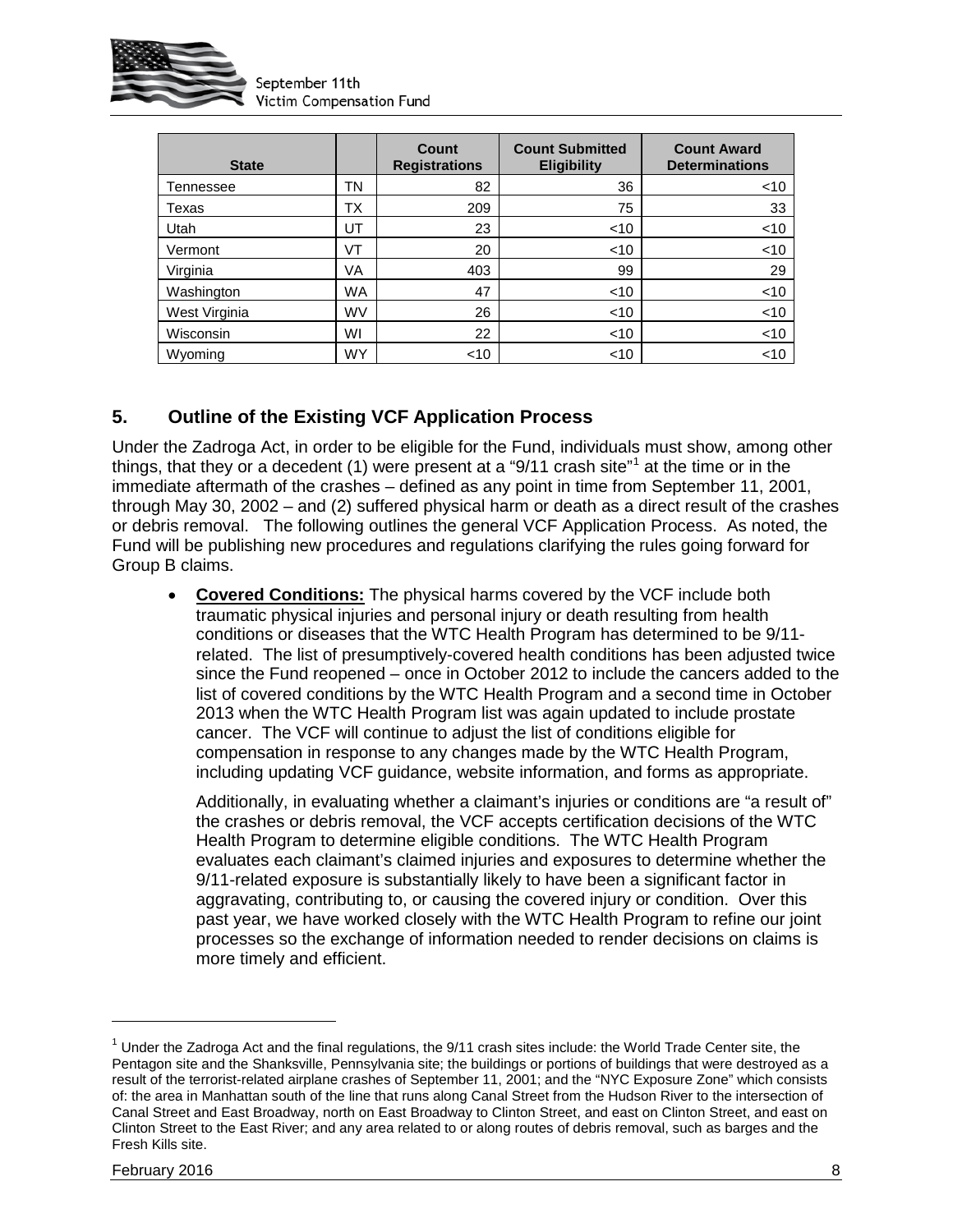

- **Eligibility:** The Eligibility section of the claim form requests information about a claimant's or decedent's circumstances for being present at a 9/11 crash site, the length of time at the site, and the individual's diagnosed physical conditions and corresponding treatment. Claimants are encouraged to submit their claims using the VCF's online system. Over the past year, we continued to make enhancements to our Claimant Portal to make it easier for claimants and their representatives to file a claim online as described in Section 3. In addition, for those who prefer to submit a hard copy form, we continue to offer PDF fillable versions of the claim forms in English and Spanish and all VCF forms can be downloaded and printed from the VCF website. Claimants may also call the toll-free Helpline to request that forms and information be mailed to them in hard copy.
- **Compensation:** The Compensation section of the claim form can be submitted at the same time as the Eligibility section or after an eligibility decision has been rendered. The Compensation section requests information about a claimant's or decedent's medical expenses or other out-of-pocket losses, lost earnings to date, expected lost future earnings, and sources of collateral payments that have covered expenses or provided compensation for lost wages.

As in VCF 1, all awards are generally calculated as follows: economic loss plus noneconomic loss minus collateral source payments yields the net calculation. Collateral source payments, such as life insurance or proceeds from a settled 9/11 related lawsuit, are those that a claimant has received, is receiving, or is entitled to receive as a result of the September 11th attacks.

The total amount of payment is subject to the total amount of funds authorized by Congress. As noted in the background section of this report, the law reauthorizing the Zadroga Act increases the VCF's total funding, making the original \$2.775 billion appropriation immediately available to pay claims and providing an additional \$4.6 billion in funding that becomes available in October 2016.

• **Fraud Prevention:** As with any government program involving compensation, it is crucial that we implement key protocols to prevent fraud. The VCF requires claimants to submit supporting documentation for each element of their claim, including proof of presence at the site, a 9/11-related injury, timely withdrawal of certain 9/11-related lawsuits, economic loss, and disability. These requirements help us ensure that legitimate claims are processed and paid and that fraudulent claims or claims of questionable validity are detected. We continue to train our staff on fraud detection techniques and work closely with the Department of Justice Office of the Inspector General ("OIG") to investigate claims as appropriate. These efforts are particularly important given the cap on the total amount of money available for claimants.

### **6. Overview of the Claim Review Process – Pre-Reauthorization**

An overview of the existing claim review process is provided on the following page. As noted above, decisions on Group B claims will not be made until we publish updated Regulations explaining how claims will be processed under the new law and funding is available to pay Group B claims.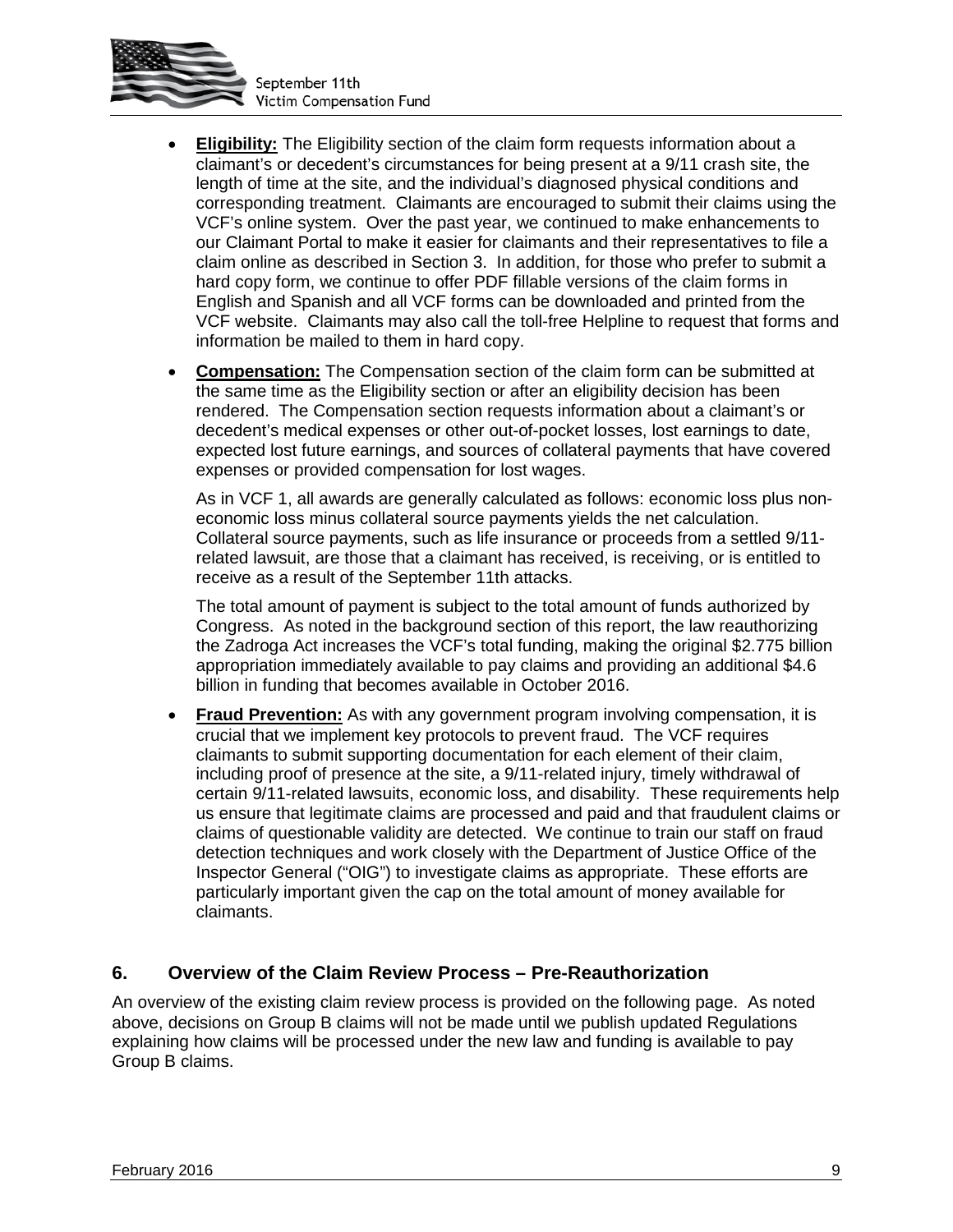

#### **Overview of the Existing Claim Review Process**

#### **STEP 1: REGISTER WITH THE FUND**

The VCF assigns a unique "Claim Number" to every registrant.

#### **STEP 2: ELIGIBILITY REVIEW**

The claim review team begins eligibility review once the Eligibility Form is received.

- **1. Confirm Receipt of Required Authorization Documents**
	- Attestations, Certifications, and Exhibits are reviewed for completeness
- **2. Confirm Certified Condition**
	- VCF contacts NIOSH to determine if the claimant has an eligible condition certified by the WTC Health Program
	- If NIOSH returns information indicating a claimant is not in their records or has not been certified by the WTC Health Program, the VCF contacts the claimant to request medical information from the claimant's treating physician(s); once the required medical information is returned, the claim is then reviewed by NIOSH staff co-located at the VCF offices
- **3. Verify Presence at a Crash Site**
	- VCF verifies the claimant's presence at a crash site during the required time period
- **4. Legal Requirement**
	- VCF confirms that any 9/11-related lawsuits have been settled, withdrawn, or dismissed

Throughout the review process, the VCF works with the claimant or their representative to request any missing or additional information. The VCF can also request information directly from third parties with whom the VCF has established relationships, including FDNY, NYPD, SSA, and certain private employers. Working with these groups minimizes the burden on claimants. In many cases, the VCF must work to verify eligibility requirements through other means, such as workers' compensation records, proof of residence, union records, WTC Health Registry, and personal affidavits.

*OUTCOME: An eligibility determination is completed and the claimant is notified in writing. If eligibility is denied, the claimant has the option to appeal and request a hearing.*

#### **STEP 3: SUBSTANTIALLY COMPLETE AND COMPENSATION REVIEW**

Compensation Forms and supporting information are reviewed. This review may take place simultaneously with the Eligibility Review. The VCF continues to work with the claimants or their representative to request any missing or additional information. Examples of documents pertinent to the compensation review are wage, salary, and benefits information from the period before disability, disability findings, compensation from other sources, receipts for medical expenses, and tax returns.

#### *OUTCOME: A claim is deemed substantially complete once all information and supporting documentation needed to calculate an award is received and verified. The Fund completes the compensation calculation.*  **STEP 4: NOTIFICATION**

The Special Master has 120 days from the date the file is deemed substantially complete to make a compensation decision and notify the claimant in writing of the calculated amount. During this period, the Special Master's Office is analyzing the submitted documents to determine the claimant's economic and non-economic losses and required offsets.

*OUTCOME: Claimant is notified of the substantially complete determination in writing. A separate letter is sent to notify the claimant of the compensation calculation. The claimant has the option to appeal the compensation calculation and request a hearing.*

#### **STEP 5: PAYMENT**

The Special Master has 20 days to authorize payment on the claim once the claimant agrees with the loss calculation or after a determination is rendered following an appeal. During this period, the VCF is conducting a final review of the claim to ensure, among other things, that we have adequate banking information from the claimant in order to issue the payment. After authorizing payment on the claim, the VCF submits the payment information to the Department of Justice, who then works with the Department of Treasury to electronically transfer the payment to the designated account.

*OUTCOME: Payment is issued to the payee and bank designated by the claimant.*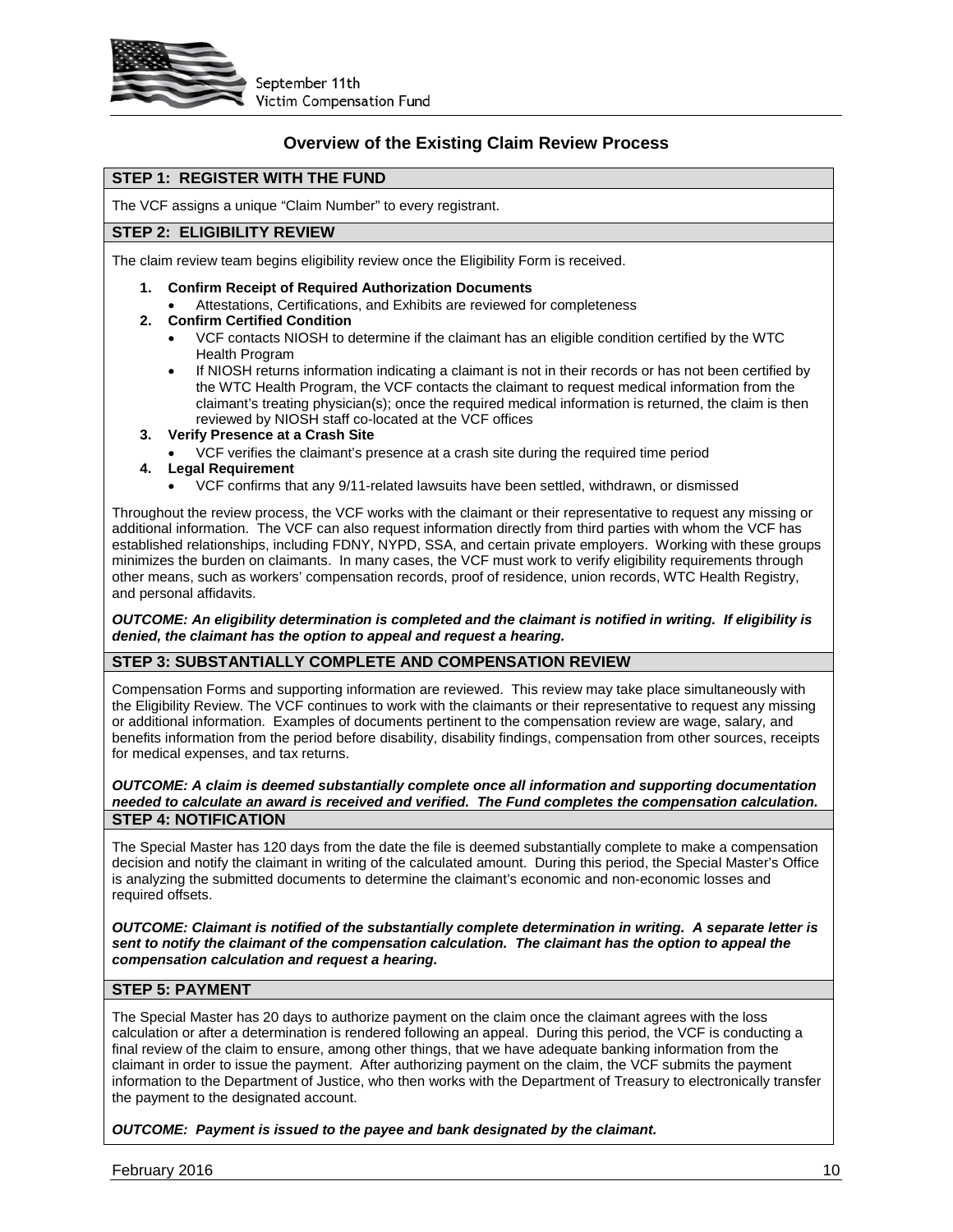

## *Year 4 Highlights of the Claim Review Process*

In 2015, we continued our efforts to efficiently and accurately review claims, implement updates to our claims system, and work with claimants, counsel and third parties to obtain information required to allow us to issue decisions on claims. Although claimants do not need an attorney in order to file a claim, approximately 83 percent of the Eligibility Forms submitted to date are from attorneys representing claimants. We continue to meet on a regular basis with claimants' attorneys to address specific questions regarding claims procedures and the mechanics of filing electronically. We convene regularly scheduled conference calls with attorneys from various law firms representing multiple claimants to solicit their feedback and incorporate their suggestions into our claims processing activities. We hold regularly scheduled "office hours" in our New York City office during which attorneys can meet with us to discuss their claims. We have implemented email updates to the law firms as new information is posted to the website and have followed each monthly conference call with summarized notes that are posted on our website. The information posted to our website is available to all visitors to the website.

We also implemented an outreach program to proactively contact claimants who are not represented by an attorney so that we can provide assistance in understanding the status of their claims and the information required to complete their claims. This includes routinely calling claimants to follow up on letters sent by the VCF, contacting claimants to discuss missing information needed on their claim, and helping claimants use the online claims system.

Highlights from our claims review process from the past year include the following:

- **Continued Enhancements to the Administrative Portal of the Online System:** The VCF uses a claims processing system to support all aspects of claim management and review. We continued our efforts this year to enhance the system, including further expanded functionality to support payment processing, import of data provided by third parties, and processing of amendments, appeals and claims filed by a Personal Representative for a clamant who had passed away.
- **Implementing Simultaneous Review of Eligibility and Non-Economic Loss:** Although many claimants have chosen to file eligibility forms first and await a decision on eligibility before filing a compensation form, the VCF has encouraged claimants to file eligibility and compensation forms at the same time. When the forms are filed together and the claimant seeks only non-economic loss, the VCF is able to do one, consolidated review and process both eligibility and non-economic compensation forms simultaneously. This process reduces the amount of time a claimant must wait for a loss decision to be rendered.
- **Deadlines for Submitting Missing Information and Issuance of Decisions on Claims Based on Information Submitted**: Initially, the VCF placed claims with incomplete submission on hold while waiting for claimants to submit missing information. During 2015, the VCF revised its procedures and issued determinations based on the information provided so that claimants would have the benefit of a determination. If the claimant submits the additional information at a later date and requests another review of their claim, the VCF will re-evaluate whether there is sufficient support for additional eligible loss.
- **Expanded Staff in Key Areas of our Review and Claims Processing:** The Claims Processing Center ("CPC") conducts the claim intake, initial claim review, file management and payment activity. Our Helpline team is also located within the CPC and works closely with claim reviewers, making it easier to provide callers with the most current information about their claim. Our payment team was expanded to support the significant increase in the number of compensation determinations issued and to include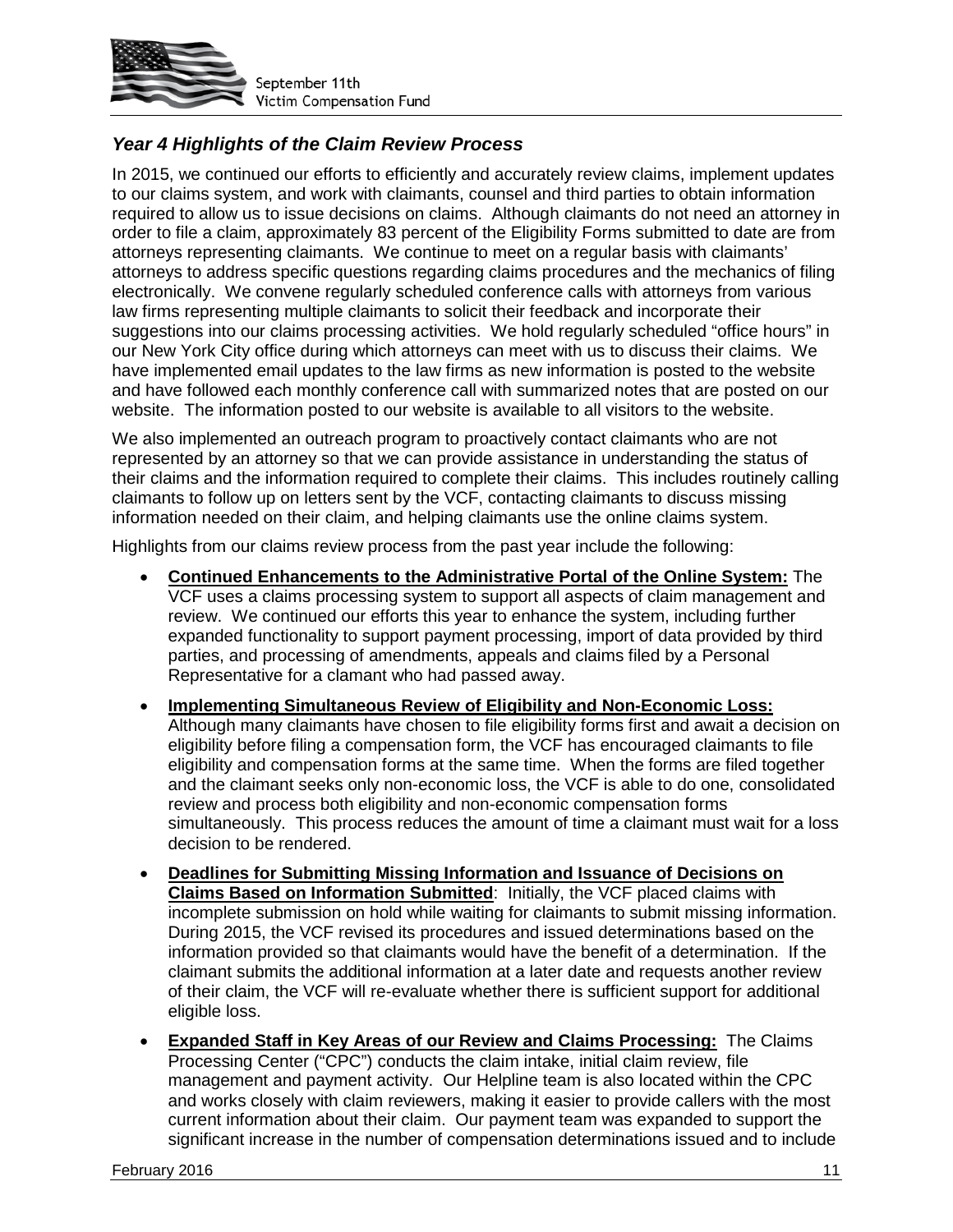

a dedicated quality review to ensure that loss determinations are accurate, complete and consistent within and across claims. Attorneys in the Office of the Special Master evaluate eligibility and compensation claims. The table below shows the change in staff over the past year.

| Team                                | <b>Staff Count</b><br><b>Sept 2014</b> | <b>Staff Count</b><br>Dec 2015 |
|-------------------------------------|----------------------------------------|--------------------------------|
| <b>Office of the Special Master</b> |                                        |                                |
| <b>Special Master Attorneys</b>     | 13                                     | 15                             |
| <b>Claims Processing Center</b>     |                                        |                                |
| Director of Operations*             | 1                                      | O                              |
| Claim Review Team                   | 23                                     | 24                             |
| Document Intake Team                | 24                                     | 23                             |
| Helpline Team                       | 10                                     | 9                              |
| Payment Team                        | 6                                      | 11                             |
| Correspondence Team                 | 5                                      | 5                              |
| Private Physician Team              | 5                                      | 4                              |
| Hearings Officers and Support Team  |                                        | 15                             |
| Program Support                     | 9                                      | 13                             |
| Totals                              | 103                                    | 119                            |

## **VCF Claims Processing and Review Team**

**\*** Our previous Director of Operations retired in September 2015.The numbers listed above include supervisory and managerial personnel.

• **Management of Appeal Process:** The VCF instituted procedures to proactively review appeal submissions to determine whether the submission would more appropriately be handled as an amendment. If so, we inform the claimant that we will process the claim as an amendment and can initiate payment on the claim. For those responses that are proper appeals – meaning that there is a good faith belief that the loss determination was erroneously calculated or that extraordinary circumstances can be demonstrated we began a system to assign claimants a hearing date to allow for expedited scheduling. This process was initially adopted to aid in the shutdown of the VCF but is now being maintained to allow the VCF to address appeals in Group A claims. The VCF has recruited and trained a group of Hearing Officers to conduct hearings on my behalf. Hearings can be held in-person or by phone, and a court reporting service is used to transcribe the proceedings. These transcripts help us in rendering a final decision on the claim. From the beginning, my goal has been for these appeal hearings to be fair, efficient, and non-adversarial. I am dedicated to ensuring that every claimant who appeals the decision on their claim and requests a hearing is able to schedule the hearing in a timely manner and is kept informed of the process. After a hearing, claimants are notified in writing of the final decision on their claim as quickly as possible.

Moving forward, we will continue to look for ways to help claimants access and provide the information needed to support their claim so that claims can be resolved promptly.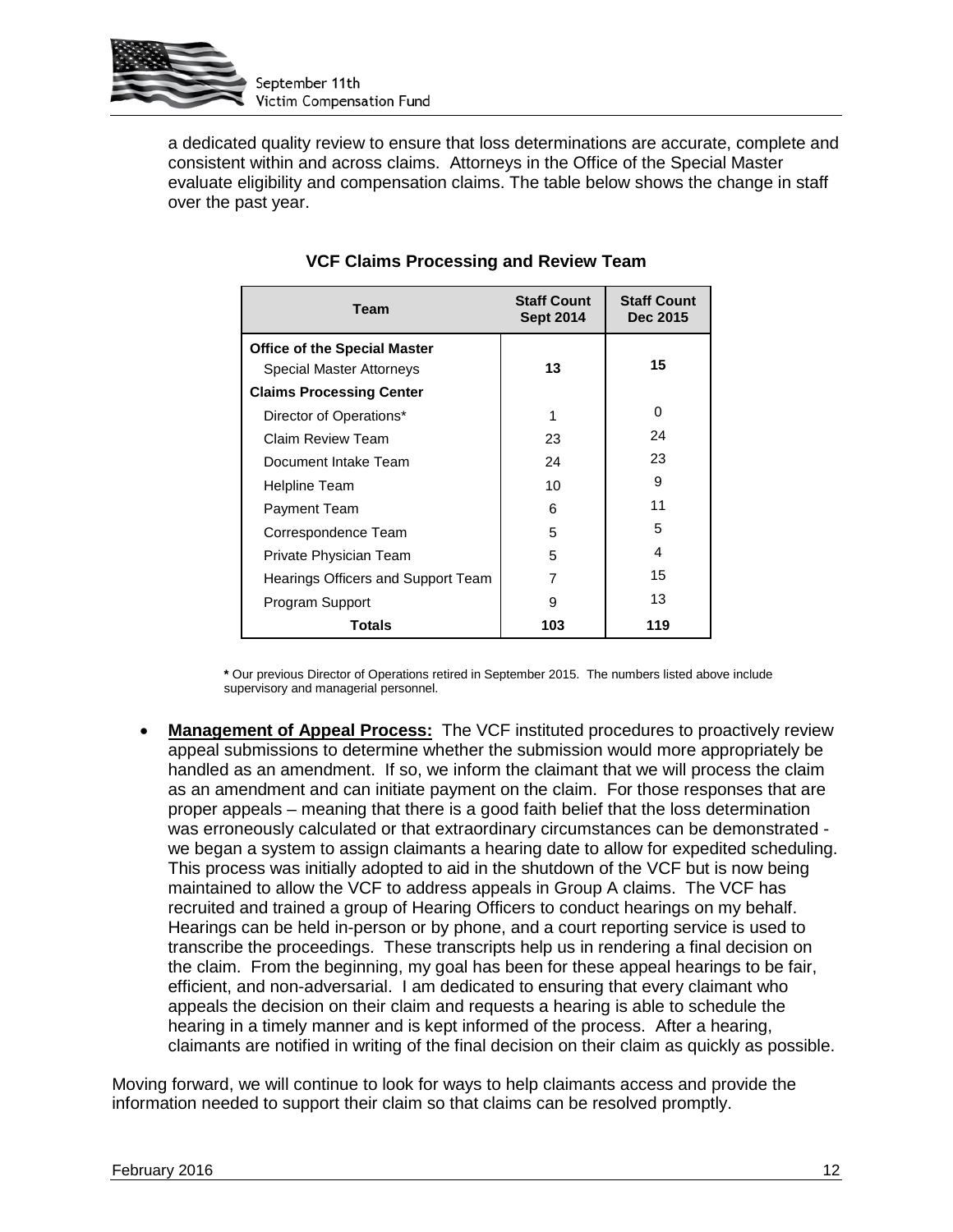

## **7. Public Communications & Partnerships**

### *Continued Expansion of Public Resources for Information and Support*

During our fourth year of operation, I continued to make it a top priority to communicate information about the Fund to members of those communities that had been affected by September 11th and to educate claimants on how the claims process works. Our toll-free Helpline and the website continue to serve as a resource to claimants, potential claimants, and the general public.

- **Website:** In response to helpful requests from claimants and others in the 9/11 community, we continued to enhance and expand upon the information available on the VCF website (www.vcf.gov). In an effort to ensure the website contains the most current information, it is updated frequently. The website includes step-by-step guidance for filing a claim, forms and resources, tip sheets and instructions, and dedicated content for law firms representing claimants.
- **Languages:** Claim form instructions, FAQs, claimant resources, as well as other website content, are available in English, Spanish, Polish and Chinese. We continue to offer foreign language support through skilled interpreters working with the Helpline and pro bono legal clinics.
- **Helpline:** The enhanced main menu on our toll-free Helpline includes options and information in Spanish, Polish, and Chinese. The Helpline is open Monday to Friday from 8:30 a.m. to 5:00 p.m. ET, except Federal holidays. After hours, callers can choose to listen to recorded information or leave a message, which will be returned the next business day.

The table below shows the approximate number of visitors to the VCF website and callers served by our Helpline each year since the VCF re-opened in 2011.

|                           | $10/3/2011 -$<br>9/30/2012 | $10/1/2012 -$<br>10/31/2013 | 11/1/2013-<br>9/30/2014 | 10/1/2014-<br>12/31/2015 | Total     |
|---------------------------|----------------------------|-----------------------------|-------------------------|--------------------------|-----------|
| <b>Website Visitors</b>   | 73,000                     | 282,500                     | 245.749                 | 414.303                  | 1,015,552 |
| Inbound calls to Helpline | 5,600                      | 32,900                      | 33.439                  | 49,836                   | 121.775   |

#### *Community Outreach*

In our fourth year, we continued to reach out to claimants and their representatives through direct contact and collaboration with the 9/11 community. We are grateful for the continued support and counsel we receive from a wide range of government, health, legal, and civic groups that touch this community as we fulfill the promise of the Fund. We look forward to continuing our work with these groups through the completion of the Fund.

Examples of successful strategic partnerships include:

- **Pro Bono Legal Clinics:** We continued to work over the past year with the New York City Bar Association Justice Center to offer pro bono clinics with the generous assistance of volunteer attorneys in the New York metropolitan area. The attorneys at these clinics help claimants fill out their Eligibility and Compensation Forms.
- **Working With Government Agencies and 9/11 Interest Groups:** My staff and I continue to be in close contact with key personnel at the New York City agencies most affected by the 9/11 attacks, including the Fire Department of New York and the New York Police Department, as well as various state and federal agencies,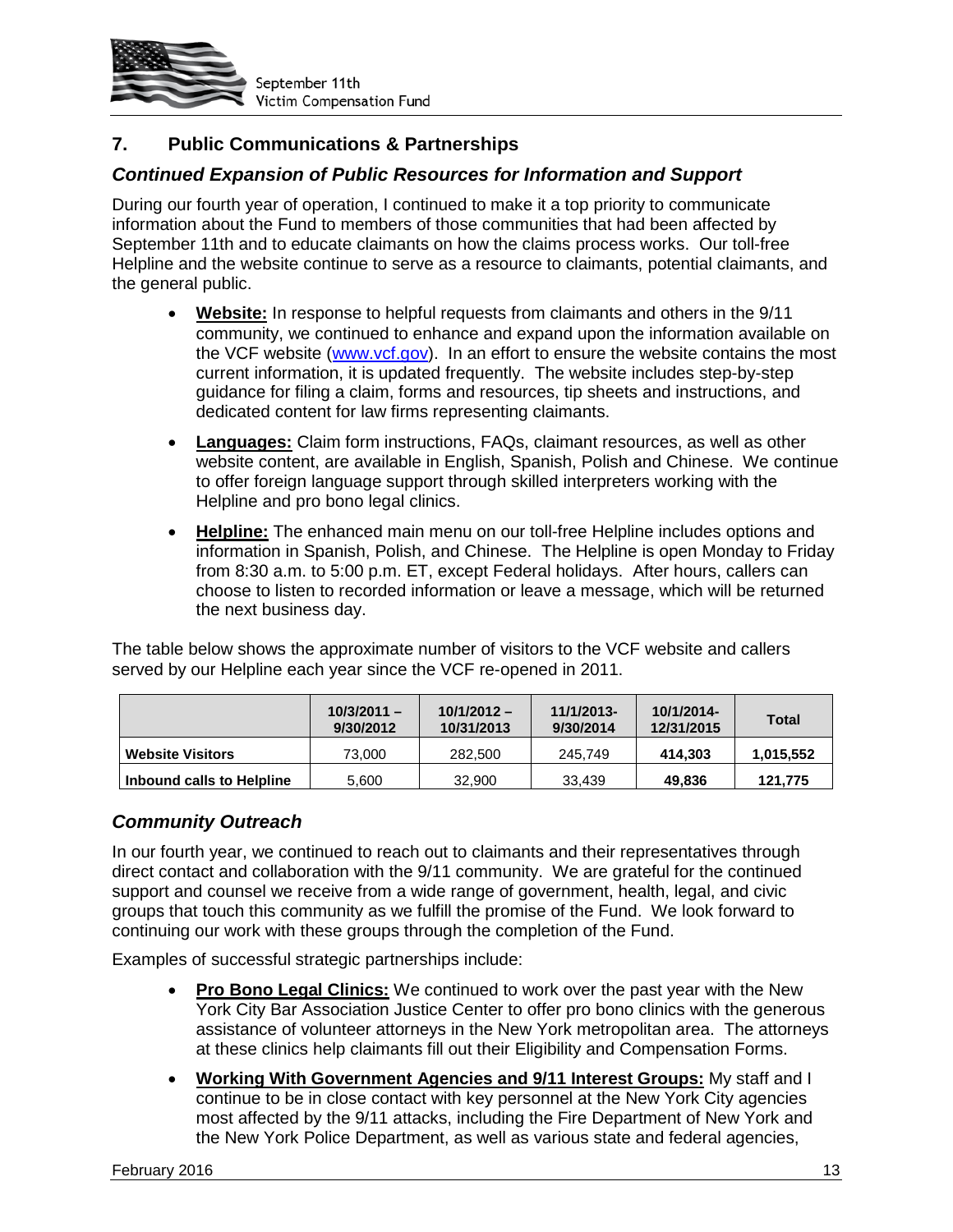

including the New York State Workers' Compensation Board and the Social Security Administration. Our contact with these groups provides an opportunity to communicate information about the Fund, as well as receive feedback about the claims process from these constituencies.

• **Posting Detailed Program Statistics:** Over the past year, we have expanded the type of information that is included in the quarterly reports posted to our website to now include a state-by-state breakdown on claims. We also began posting weekly updates with detailed statistics on our compensation decisions.

### **8. Administrative Costs**

Administrative funding for the VCF became available in Fiscal Year 2012. Administrative funding comes from the VCF's total appropriation. The total appropriation is the same capped pool of funds available for awards. As such, I am making every effort to keep administrative costs to a minimum while maintaining an effective and efficient operation.

There are three categories of administrative costs for the Fund:

- 1. Recurring costs associated with VCF operations
- 2. System development and maintenance costs
- 3. Labor and contractor support costs

As of December 31, 2015, the first category, recurring costs associated with operations, totaled approximately \$6.2 million, or about 10 percent of total costs. These costs include rent for office space in Washington, D.C., where the CPC is located, and in New York City, where the Special Master's office is located and where hearings are held. Costs also include equipment and services such as phone lines and internet access.

The second category, system development and maintenance, includes the development of enhancements to the system used to process claims and the ongoing maintenance of the system. As of December 31, 2015, costs associated with creating and maintaining the VCF's Claims Management System totaled approximately \$16.3 million, or about 26 percent of total costs.

The third category, labor and contractor support costs, is ongoing and directly relates to the number of claims received and processed. As of December 31, 2015, labor and contractor support costs associated with the VCF operation totaled approximately \$40.3 million, or about 64 percent of total costs. These costs include the staff necessary to run the CPC, answer calls to the Helpline, and work with claimants to complete unfinished and inactive claims. This category also includes attorneys in my office who make eligibility and compensation determinations. Deputy Special Master Deborah Greenspan and I have elected to be uncompensated for our services to the Fund.

### **9. Report Summary**

As I have communicated since the reopening of the Fund, my goal has been to make the VCF process transparent and easy to navigate. Because we have been able to identify the sources of necessary information and appropriate resources to aid claimants and have implemented a streamlined process for simultaneous review of eligibility and compensation forms, we have been able to continue to issue more compensation determinations. During 2015, we issued compensation determinations on approximately 6,000 claims.